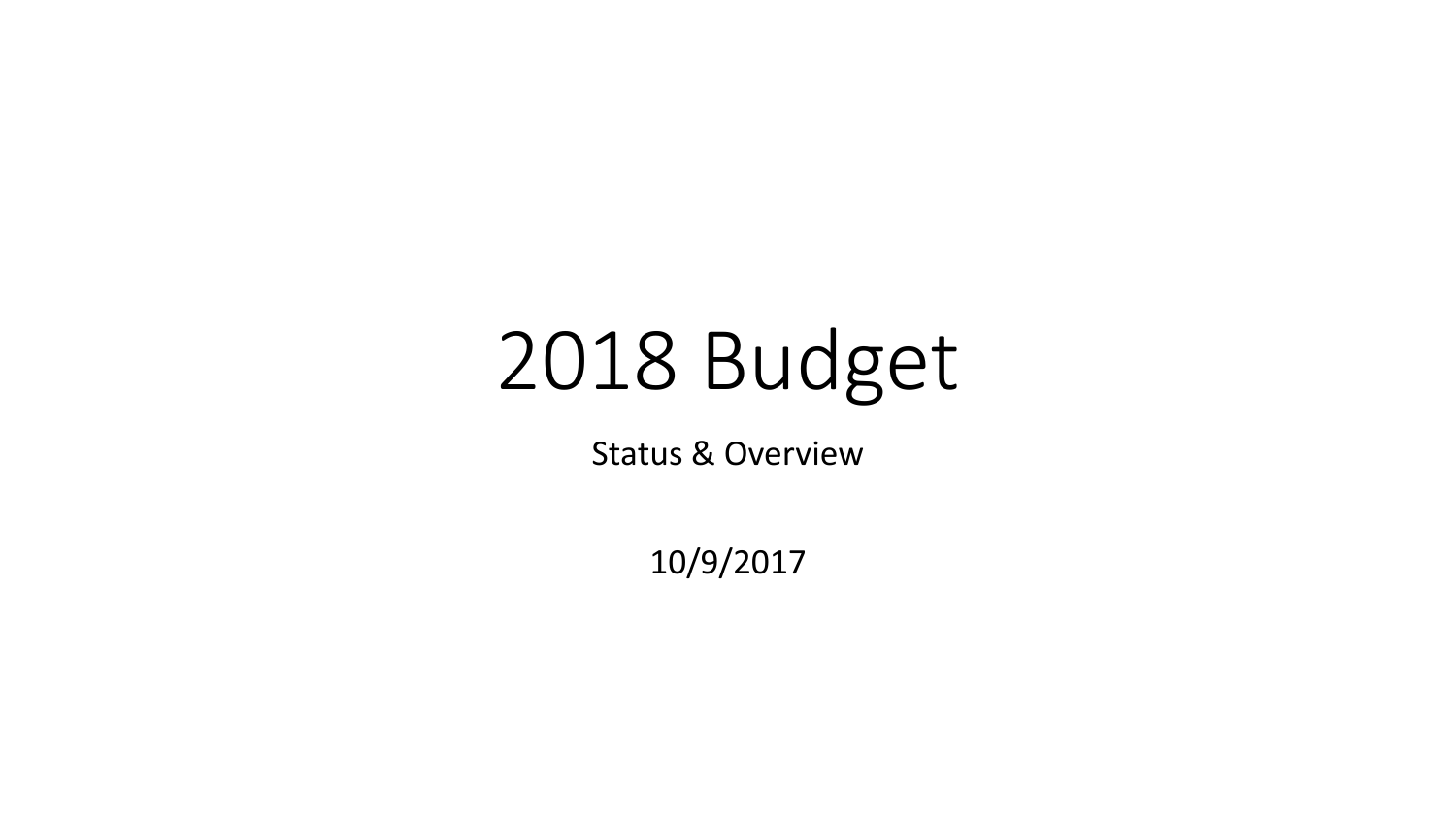#### Financial & Other Targets – 2018 Budget

- Debt Service Coverage Ratio = 1.20
- Incorporate rates from Suburban Water Rate Study & other models
- Capture initiatives that support overarching organizational goals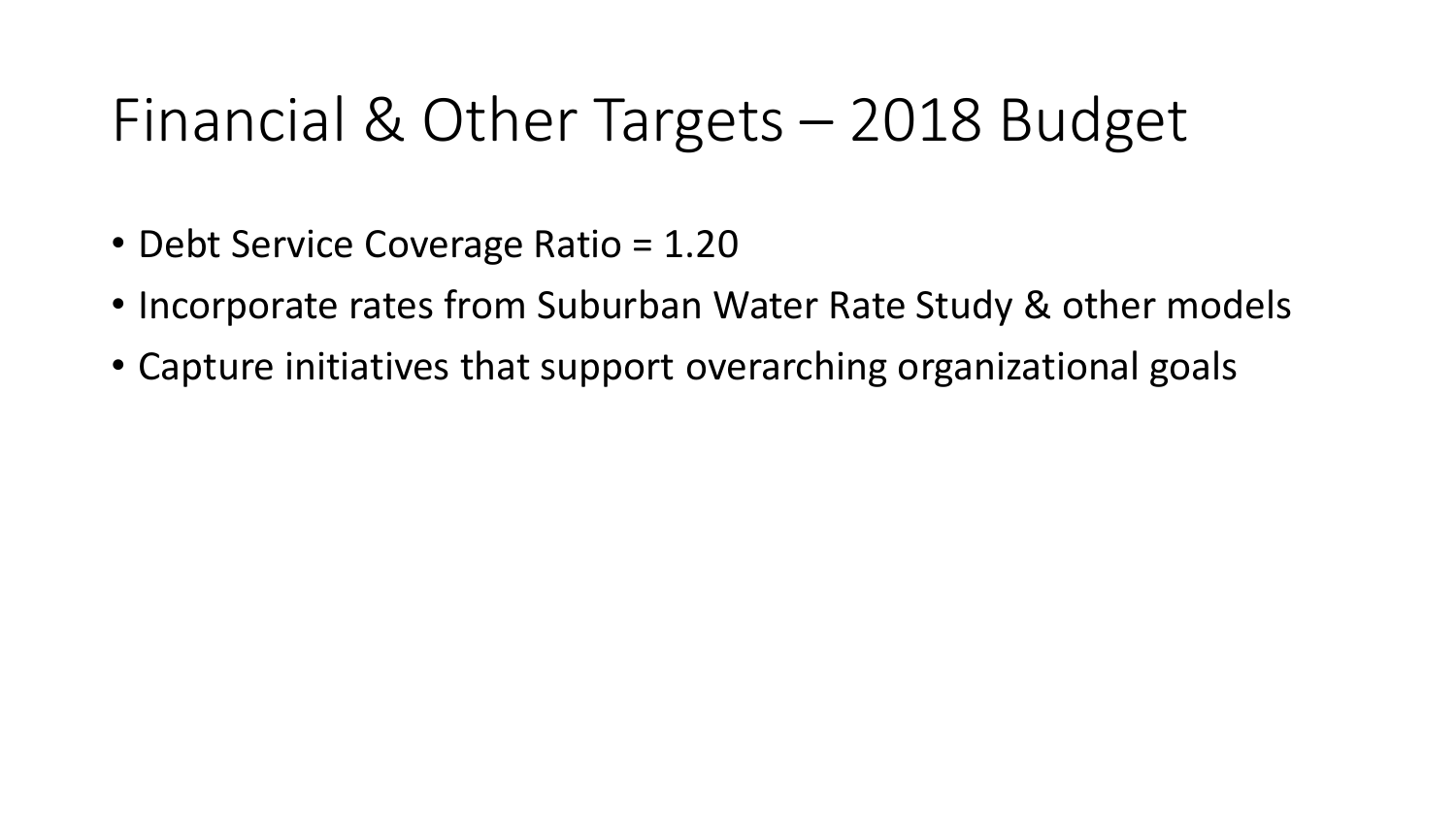#### 2018 Budget – What's Included?

- Staff Additions focus on "asset management" goal
	- 2 Maintenance Technicians Suburban & City
	- 1 CMMS *(Computerized Maintenance Management System)* Manager Shared
- Training focus on "employee/leadership development" goal
	- Leadership Development program (kicked off in 2017)
	- Train-the-Trainer
	- Maintenance of certifications / tuition reimbursement levels
	- Reduction in travel expense / national conferences
- Various Monitoring Work focus on "product quality" goal
	- Increased DEP monitoring requirements
	- Watershed monitoring program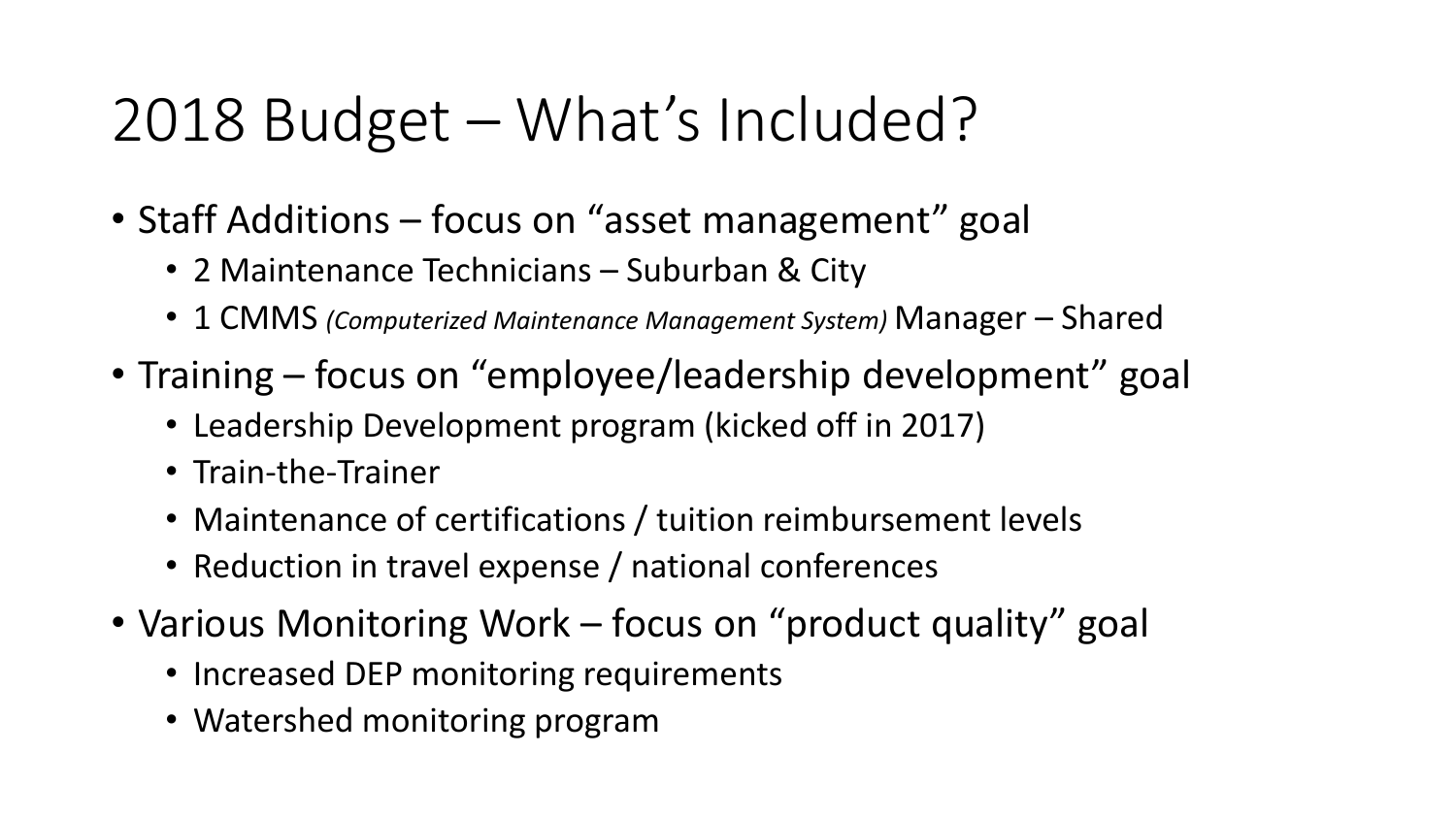#### 2018 Budget – General Expense Increases

- Payroll 3% wage increases by contract
- Health Insurance 5% estimated increase
- General inflationary factors
- Legal expenses
- Water purchases (North Whitehall Division)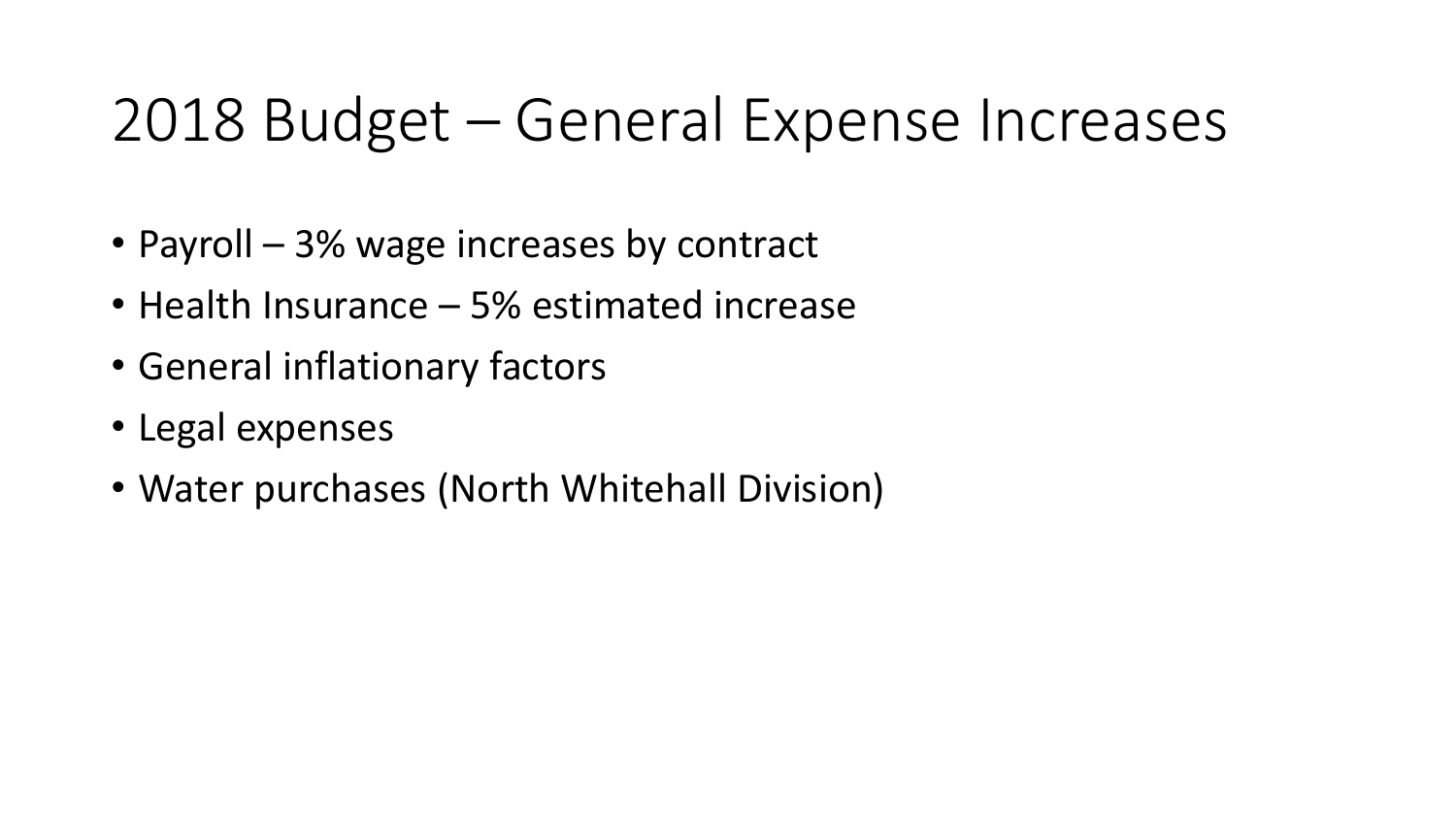#### Reductions Required to Meet Financial Goals

- Nonessential training & travel
- Nonessential IT upgrades
- Contingencies for operational emergencies
- Equipment & supplies
- Grounds keeping & flood control project
- Reduced 2018 capex for City Division by \$1.8M to reduce borrowing requirements
	- Reduced water main replacement budgeted expense from \$4.8M to \$3.2M (removes contingency for mileage over the required 2 mile replacement)
	- Other minor adjustments on project timing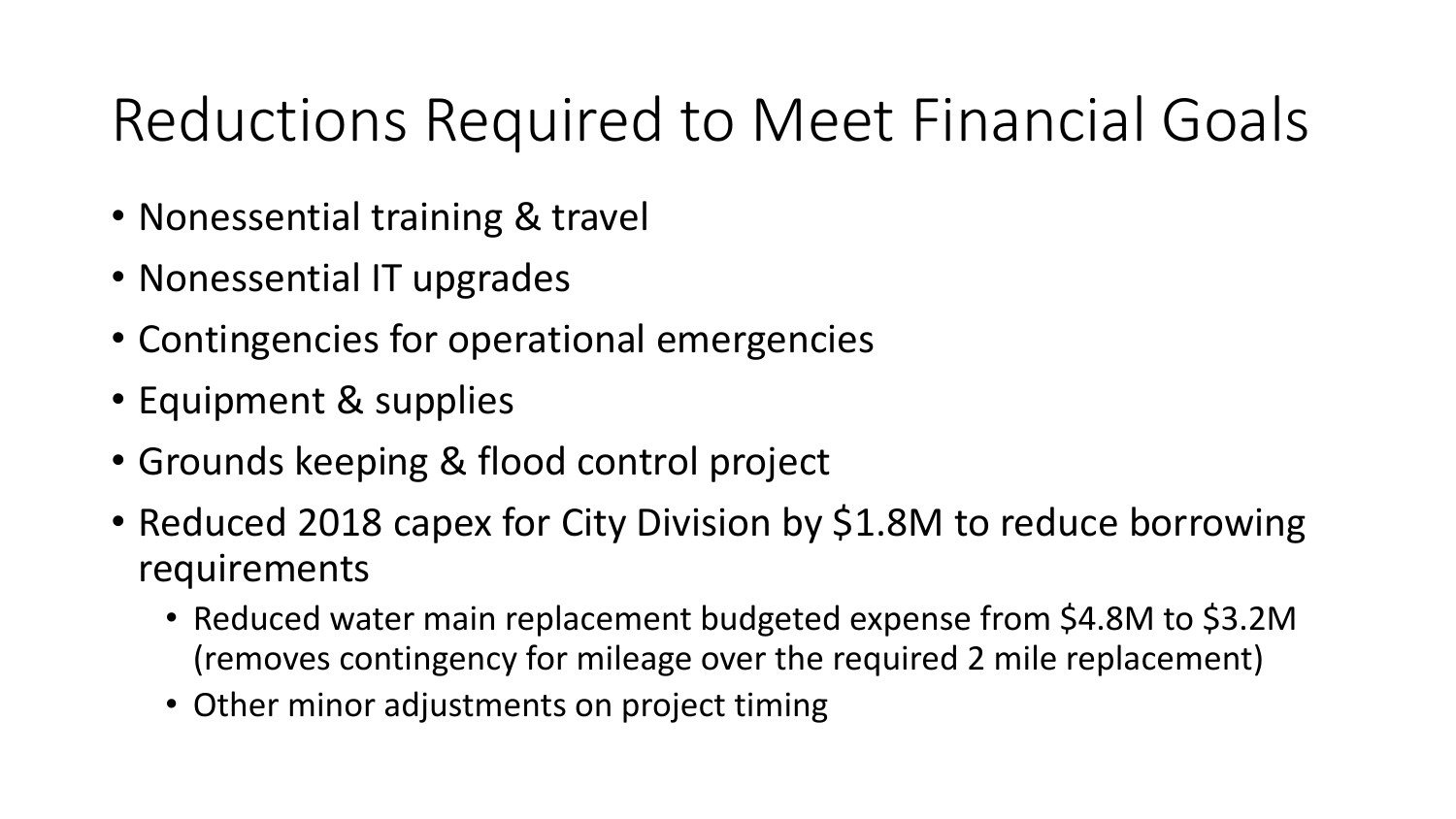#### Current Draft - 2018 Budget

|                             | <b>Suburban Water</b>                                                                                                                        | <b>Suburban Wastewater</b>                                                                                                        | <b>City Division</b>                                                                                                                                                                    |
|-----------------------------|----------------------------------------------------------------------------------------------------------------------------------------------|-----------------------------------------------------------------------------------------------------------------------------------|-----------------------------------------------------------------------------------------------------------------------------------------------------------------------------------------|
| <b>Operating Revenues</b>   | \$9,733,000                                                                                                                                  | \$18,646,000                                                                                                                      | \$33,569,000                                                                                                                                                                            |
| <b>Operating Expenses</b>   | \$6,025,000                                                                                                                                  | \$14,189,000                                                                                                                      | \$16,899,000                                                                                                                                                                            |
| Expense Change from 2017 FC | 6.9%                                                                                                                                         | 0.8%                                                                                                                              | $1.1\%$ <sup>*</sup>                                                                                                                                                                    |
| Debt Service                | \$3,744,000                                                                                                                                  | $\mathsf{S}$<br>690,000                                                                                                           | \$13,878,000                                                                                                                                                                            |
| Debt Service Coverage Ratio | 1.22                                                                                                                                         | 8.07                                                                                                                              | 1.24                                                                                                                                                                                    |
| <b>Key Considerations:</b>  | Revenues include 1.5%<br>growth and 4.5% rate<br>increase. These figures<br>will be adjusted<br>following completion of<br>water rate study. | Rates for Western Lehigh<br>signatories to be adjusted<br>after expenses are<br>finalized; minor revenue<br>adjustments expected. | Coverage in 2018 budget<br>achieved through minimizing<br>capex borrowing (lowering<br>debt expense); however,<br>cash available for capex<br>expected to be significantly<br>depleted. |

\* City Division expense increase of 1.1% achieved through significant cuts in maintenance / equipment budgets to accommodate required expense increases such as 3% wage and 5% insurance increases.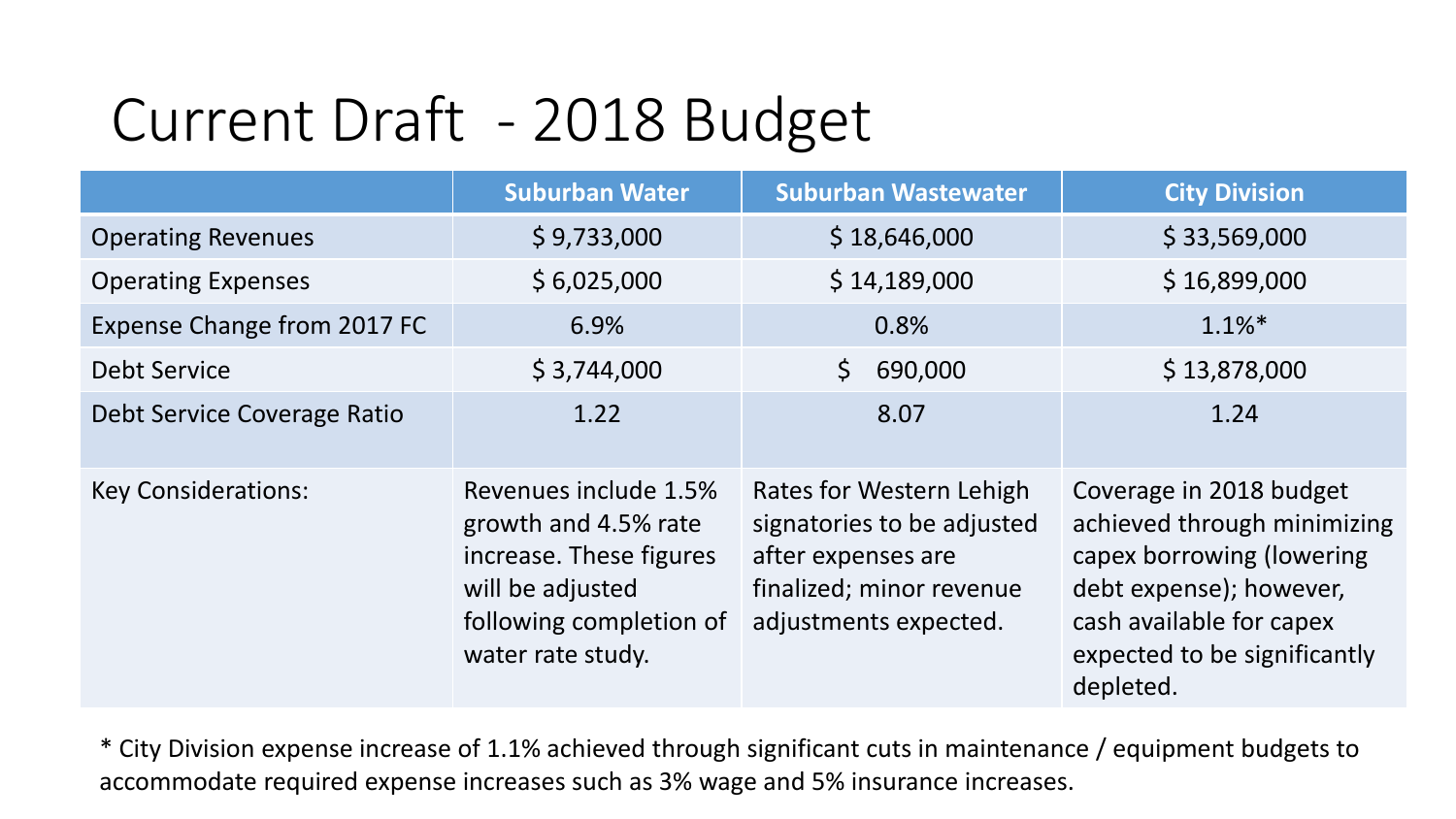# 2018 Final Draft Budget – 10/23/2017

- Suburban Water Rate Study review of results & scenarios
- 2018 Budget
- 2018-2022 Capital Plan
	- Includes additional adjustments made to 2018 City Division Capital Budget determined via budget process
		- Note: Also includes significant reductions made previously to City Division Capital Plan from preliminary draft plan to final draft plan to eliminate maintenance & repairs outlined in annual Arcadis report.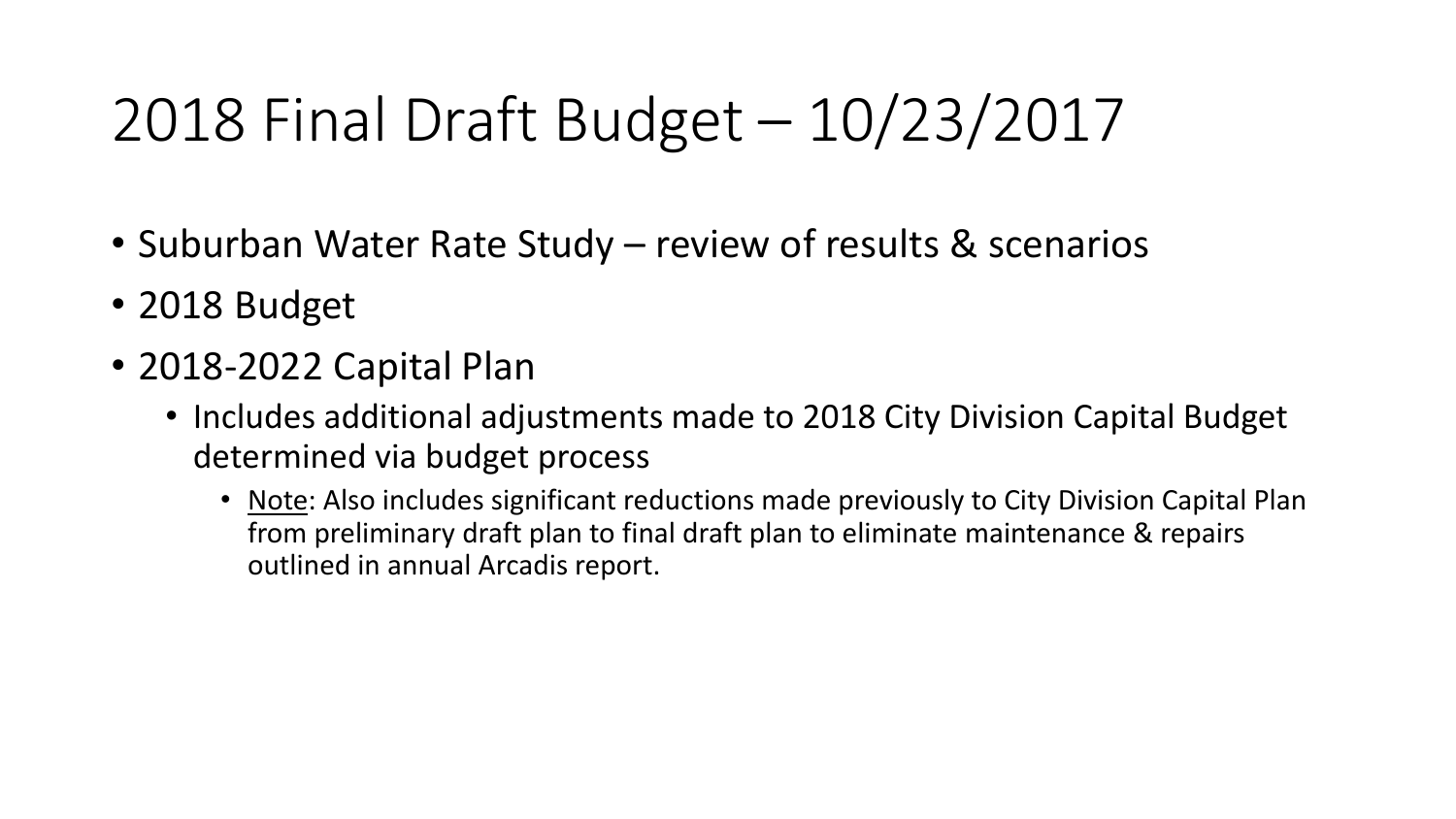# Beyond 2018

- Critical Planning Areas for "financial viability" goal
	- City Division
		- Long-term financial modeling user friendly & flexible
		- Refinement of revenue & expense projections
		- Capital improvements planning evaluating risk, requirements, timing, returns
		- Alternative financing options capex & lease debt
		- Additional considerations / alternatives within lease structure
		- Rate modeling to address gaps
		- *Possible revised 2018 budget proposal following completion of this work*
		- **Proposal: Public Financial Management (PFM)**
			- Develop financial model \$95,000
			- Team approach for remaining tasks:
				- Shambaugh Utility Services rate modeling
				- CH2M operations & capex technical review
				- MWN ongoing legal support for lease review & analysis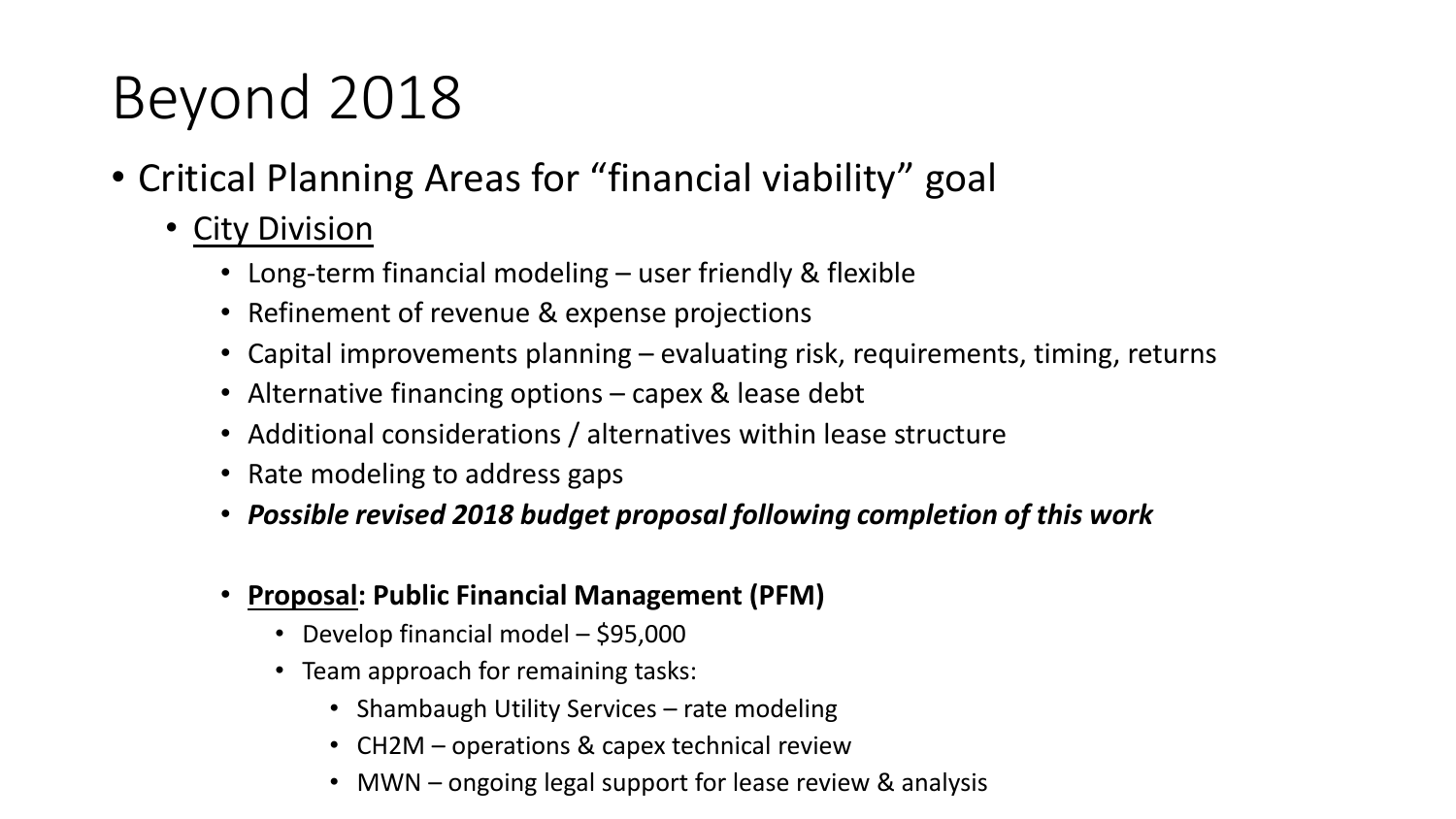### Beyond 2018

- Critical Planning Areas for "financial viability" goal
	- Suburban Water
		- Increasing expense trends for preventive maintenance
		- Incorporating pay-go capex into financial model
		- Rate modeling to address gaps
	- "Internal Services" Fund
		- Increasing expense trends
		- Allocation methods to all other funds